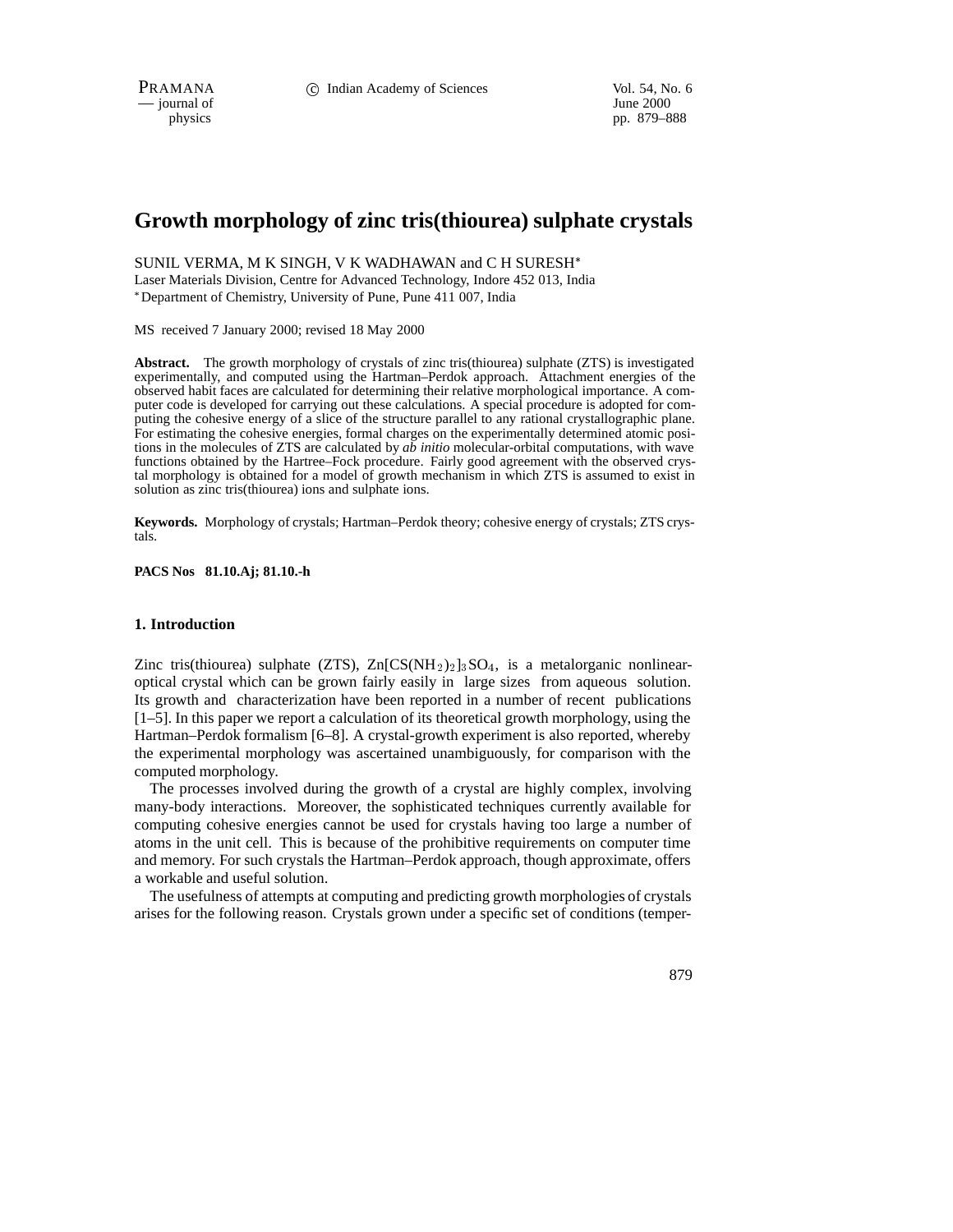### *Sunil Verma et al*

ature, pressure, chemical composition, impurities, pH value, etc.) tend to have a specific morphology (in a statistical sense). What this means is that if one were to measure the relative areas of the various habit faces for a substantial number of fairly large crystals of a given species, the ratios of these numbers (areas) are likely to be quite unique, with only a small scatter around the average ratios. This set of numbers is indeed a valuable clue Nature gives us about the mechanism it adopted for the growth of that crystal. The clue is not only valuable qualitatively, it is also very substantial quantitatively because a crystal usually has a fairly large number of habit faces. A theory or model which can predict this entire set of numbers correctly (within the statistical variations) provides a good insight into what really happens in the interfacial layer between the growing crystal and the mother nutrient. Even more importantly, success in this venture gives insight into how one should *choose* the growth parameters to achieve a desired result.

In  $\S$ 2 we describe the basic theoretical methodology used in the present work. Section 3 gives some details of the computer code developed by us for this work, and  $\S 4$  describes the verification of this code. The experiment carried out for obtaining the main features of the experimental morphology is described in  $\S 5$ . In  $\S 6$  the theoretical results for the growth morphology of ZTS crystals are presented.

## **2. The methodology**

In the Hartman–Perdok analysis, one computes the *attachment energy*,  $E_{\text{att}}$ , for the various likely habit faces. This is the energy released (per mol) when a 'slice' of the crystal structure, parallel to a crystallographic plane  $(hkl)$ , and of a suitably chosen thickness, attaches itself to the crystal.

The term 'slice' has a carefully defined meaning [6–8]. Unlike a crystallographic plane specified by Miller indices  $hkl$ , it has a non-zero thickness. It is a portion of the crystal structure, parallel to  $(hkl)$ , infinite in two dimensions, and having a finite thickness in the third dimension. A chemical requirement for the selection of its thickness is that it should have the smallest stoichiometric average thickness (usually equal to, or a multiple of, or a submultiple of the interplanar spacing  $d_{hk}$ ). This means that the slice must be composed of an integral number of formula units; i.e. the proportion of the chemical species in it must be the same as in the bulk crystal. Another requirement, called the 'flatness condition', is that all differences in lattice translations between atoms related by symmetry operations must be parallel to  $(hkl)$ . The reason for imposing this condition is that if some translation differences oblique to  $(hkl)$  were to be admitted, the slice would lose its orientational uniqueness and would become more 'rough' than it actually is during the real growth conditions.

The 'morphological importance' (MI) of a habit face is postulated in the Hartman– Perdok theory to be inversely proportional to  $E_{\text{att}}$ . The logic behind this approach, which is in line with the well-known Wulff theorem in the theory of crystal morphology, is as follows.

The total cohesive energy per mol  $(E_{cr})$  of a crystal can be taken as composed of two parts:

$$
E_{\rm cr} = E_{\rm slice} + E_{\rm att}.\tag{2.1}
$$

Here  $E_{\text{slice}}$  is the cohesive energy per mol of any slice  $(hkl)$ . If the atoms of the slice are tightly bound within the slice, i.e. if  $E_{\text{slice}}$  is large, then the energy  $(E_{\text{att}})$  released when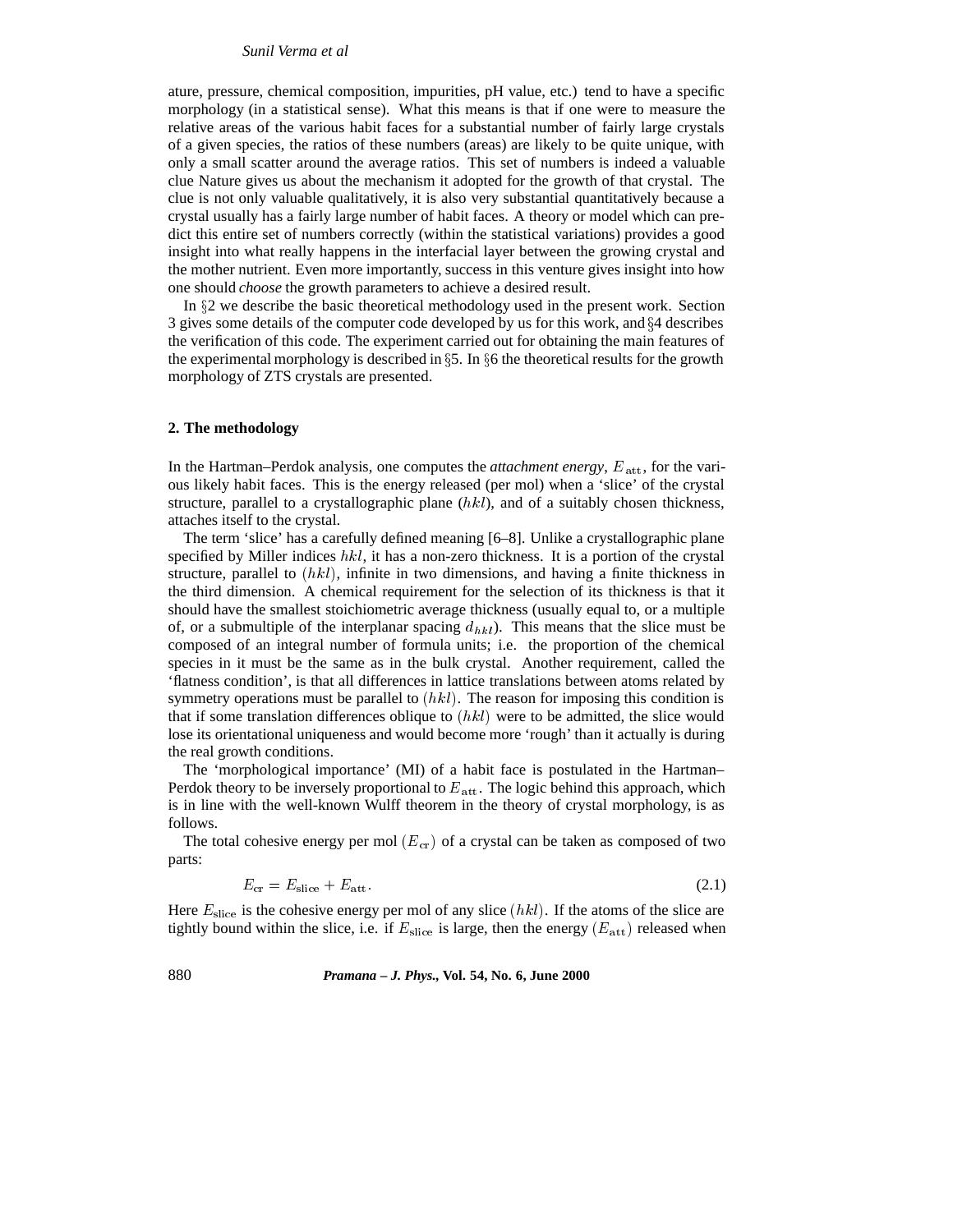## *Morphology of ZTS crystals*

this slice binds to the rest of the crystal would be small, and vice versa. If  $E_{\text{att}}$  is small, there is a larger chance that a growth unit, after being attached to the growing crystal, will get blown away (detached) by thermal fluctuations. Such a habit face will therefore grow more slowly compared to a face for which  $E_{\text{att}}$  is larger. And it is the slowest growing faces which determine the final morphology. Fast-growing faces disappear rather early in the growth process, and do not show up in their final morphology.

A limitation of the original Hartman–Perdok formalism is that it predicts the same growth rates for opposite pairs of habit faces  $hkl$  and  $hkl$ . These growth rates can differ, not for structural, but rather for *environmental* reasons. For example, the polarity of the face may determine phenomena such as solvation, as also the identity and orientation of the groups of atoms which may tend to attach to such a face during the growth of the crystal. Including the solid–fluid interactions in the calculations is a highly nontrivial task.

To determine  $E_{\text{att}}$  in eq. (2.1), we have to compute  $E_{\text{cr}}$  and  $E_{\text{slice}}$ . For computing these cohesive energies for ZTS, we first used information about the crystal structure [9,10] for computing the formal charges on each atomic site by *ab initio* molecular orbital calculations.

Bond distances and angles for a molecule of ZTS (figure 1) are not the same in solution and in the crystalline state. The changes that occur in the intermolecular bonding affect the charge distribution within the molecule. The final distribution of the electron cloud is exactly what is determined by an X-ray diffraction experiment. Therefore, for calculating the formal electron charge assignable to each atom in the molecule, we imposed the constraint that the interatomic distances be kept fixed at their experimentally determined crystal-structure values during the *ab initio* molecular orbital calculations.



**Figure 1.** A molecule of ZTS. The labels used for atoms in table 1 are those indicated here.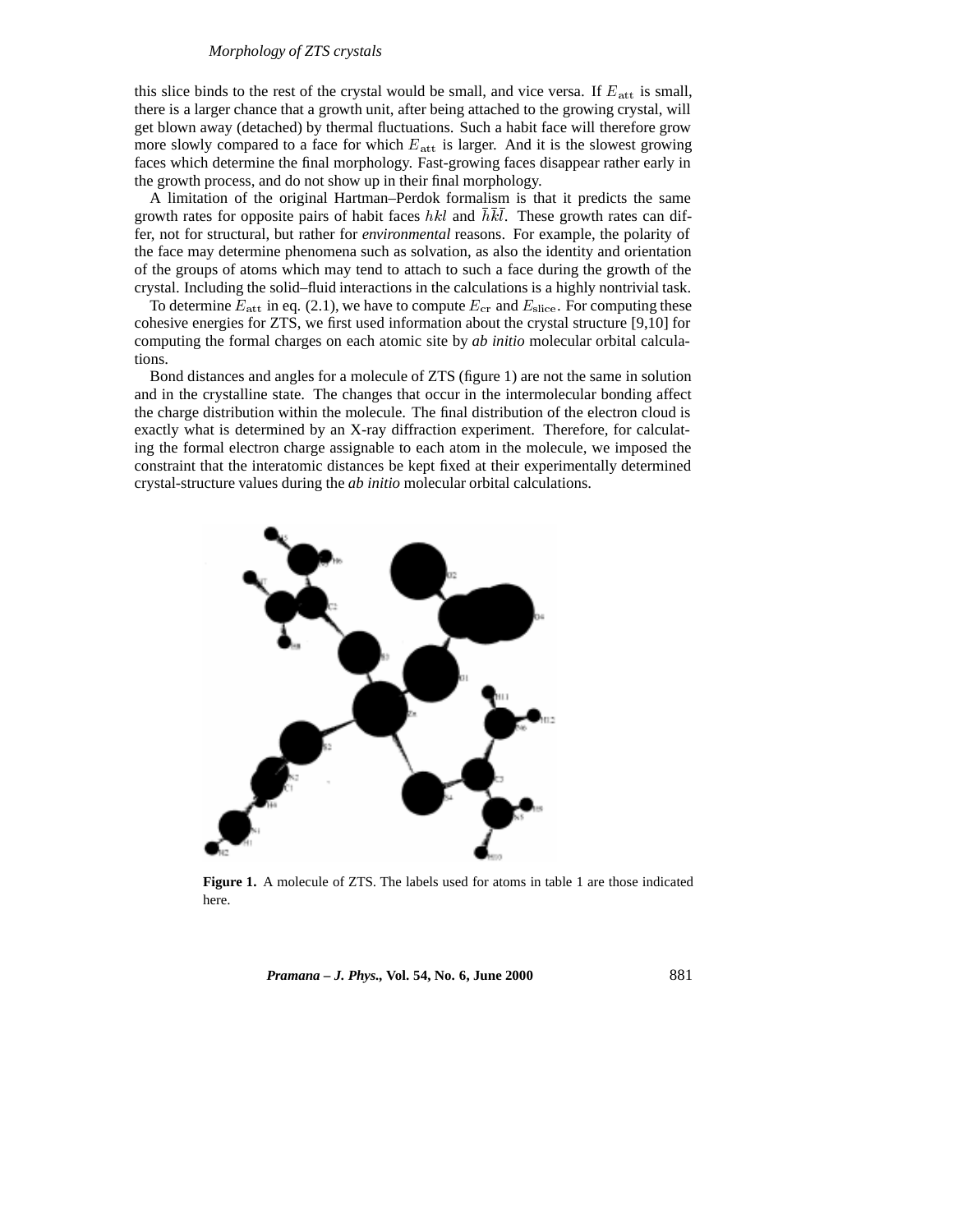## *Sunil Verma et al*

These calculations were performed using the Gaussian 94 set of programs [11]. The wave function for the fixed geometry of the molecule was calculated by the Hartree– Fock procedure using the 6-311G(d) basis set. With this wave function, the electrostatic potential-derived charges were generated according to the Merz–Singh–Kollman scheme [12,13]. The formal charges at atomic sites, derived from the electrostatic potential at the HF/6-311G(d) level, are given in table 1.

The crystal structure of ZTS involves extensive hydrogen bonding. In keeping with the current trend, the contribution of this bonding to the cohesive energy was computed by us through the Coulomb interaction term. The total expression for the interaction potential between two atoms  $A_i(\mathbf{r}_i)$  and  $A_j(\mathbf{r}_j)$ , with formal charges  $q_i$  and  $q_j$  was taken as

$$
V = V_1 + V_2,\tag{2.2}
$$

$$
V_1 = \frac{q_i q_j}{4\pi\epsilon_0 r},\tag{2.3}
$$

$$
V_2 = V_m \left[ -2(r^*/r)^6 + (r^*/r)^{12} \right]. \tag{2.4}
$$

Here  $r = |\mathbf{r}_i - \mathbf{r}_j|$ ;  $\epsilon_0$  is the dielectric permittivity of free space; and  $r^*$  is the interatomic distance at which  $V = V_m(r^* = (r_i^* + r_j^*)/2)$ ; usually,  $r^*$  is taken as twice the van der Waals radius.  $V_m = \sqrt{(V_{mi} \times V_{mj})}$ . Table 2 shows the values taken by us for  $r_i^*$  and  $V_m$ .

Zn S1 S2 S3 S4 O1  $1.529$   $1.660$   $-0.513$   $-0.665$   $-0.744$   $-0.939$ O2 O3 O4 N1 N2 N3  $-0.795$   $-0.835$   $-0.808$   $-0.784$   $-0.763$   $-0.768$ N4 N5 N6 C1 C2 C3  $-0.789$   $-0.895$   $-0.744$   $0.599$   $0.690$   $0.769$ H1 H2 H3 H4 H5 H6 0.424 0.423 0.235 0.442 0.401 0.427 H7 H8 H9 H10 H11 H12 0.440 0.335 0.435 0.433 0.383 0.417

**Table 1.** Formal charges (in units of the electron charge) associated with various atoms in a molecule of ZTS.

**Table 2.** Values of  $r_i^*$  and  $V_{mi}$  taken by us for the various atomic species in ZTS [14, 15].

| Atom $i$ | $r_i^*(\mathring{A})$ | $V_{mi}$ (kcal/mol) |
|----------|-----------------------|---------------------|
| Zn       | 2.78                  | 0.350               |
| S        | 4.15                  | 0.223               |
| O        | 3.21                  | 0.228               |
| N        | 3.93                  | 0.167               |
| C        | 4.35                  | 0.039               |
| H        | 1.0                   | 0.01                |

882 *Pramana – J. Phys.,* **Vol. 54, No. 6, June 2000**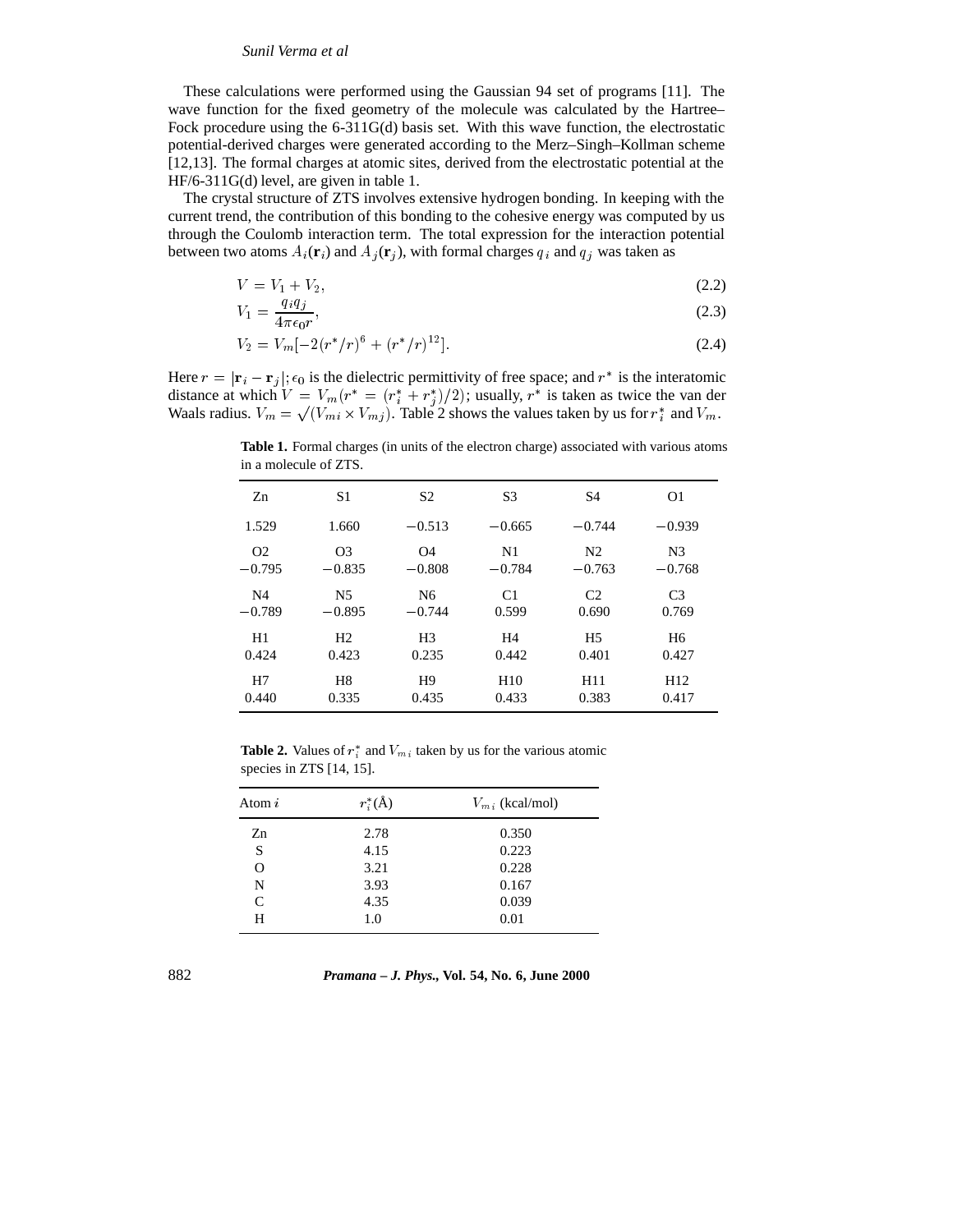## *Morphology of ZTS crystals*

For computing the various cohesive energies correctly, it is important to identify the growth units in the aqueous solution. For example, the entire ZTS molecule may remain undissociated in solution, in which case it constitutes the growth unit. Alternatively, and more probably, it may split into ZT and sulphate ions, in which case there are two types of growth units, namely ZT and S (S for sulphate). We confirmed the existence of sulphate ions in the solution by conducting the following simple experiment. A few drops of an aqueous solution of BaCl<sub>2</sub> were added to the solution of ZTS. A white precipitate of BaSO<sub>4</sub> formed immediately, indicating the presence of free sulphate ions in the solution.

#### **3. Further computational details**

A Fortran-90 computer code called LATTICE was developed for carrying out the various calculations.

#### *Bulk energy*

For calculating the bulk cohesive energy  $E_{cr}$ , a central unit cell is chosen as the 'reference cell', and the potential at each atomic site in this cell, due to two-body interactions with all atoms in a 'super cell' around the central cell, is computed using eq. (2.2). A progressively larger super cell is tried, till an increase in the size of this cell makes no significant difference to the computed value of  $E_{cr}$ .

The convergence of the Ewald sum is achieved by always choosing the unit cell in such a way that it is charge-neutral [16,17]:

$$
\sum_{i} q_i = 0. \tag{3.1}
$$

Here  $q_i$  is the charge on the *i*th atom in the unit cell, and the summation runs over all atoms of the unit cell.

# *Slice energy*

Calculation of  $E_{\text{slice}}$  presents some special problems, which have hardly been discussed in the open literature. A serious problem one encounters is that, for an arbitrarily chosen plane with Miller indices  $h, k, l$ , one cannot always identify periodicity in two directions in this plane. In other words, one cannot always define a 2-dimensional unit cell for the atomic structure of a slice of the crystal parallel to this plane.

One must also choose the thickness,  $t_{hkl}$ , of the slice in such a way that stoichiometry is maintained.

A third aspect is that of a possible non-zero component of the dipole moment of the chosen slice thickness in a direction along the plane normal. If it is non-zero, a correction  $E_{\text{corr}}$  must be applied to  $E_{\text{att}}$  in eq. (2.1). We calculate  $E_{\text{corr}}$  as follows [16,17]: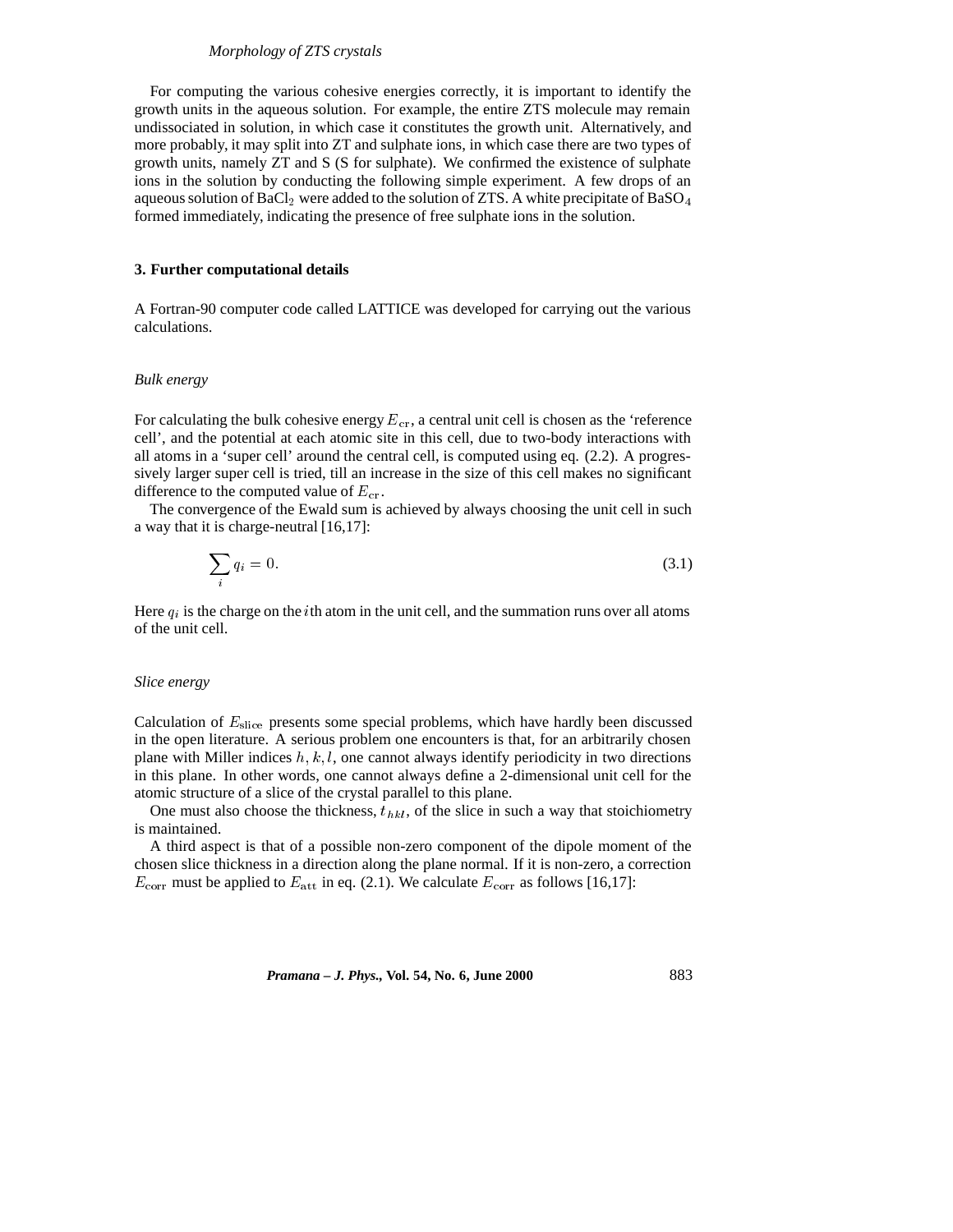*Sunil Verma et al*

$$
E_{\text{corr}} = -2\pi p_{hkl}^2 / V_p,\tag{3.2}
$$

$$
p_{hkl} = d_{hkl} \sum_{i} q_i (hx_i + ky_i + lz_i). \tag{3.3}
$$

Here  $p_{hkl}$  is the component of the dipole moment along the plane normal;  $d_{hkl}$  is the 'dspacing' for the family of crystallographic planes  $(hkl)$ ;  $V_p$  is the volume of the primitive unit cell; and  $(x_i, y_i, z_i)$  are the fractional coordinates of the *i*th atom in the unit cell.

In what follows, we shall assume that the correction  $E_{\text{corr}}$  has been applied to the attachment energy, and that  $E_{\text{att}}$  stands for the *corrected* attachment energy.

We have developed a special procedure for tackling the problem of a possible absence of 2-dimensional periodicity for a given slice parallel to a habit face. We exploit the periodicity of the bulk structure for singling out repeat units (entire molecules) which lie within the slice, and which are labelled in terms of indices  $(i, j, k)$  of a unit cell of the bulk crystal. A computer code called SLICE was written for calculating  $E_{\text{slice}}$ , as also  $p_{hkl}$ .

We first perform a coordinate transformation, so that a plane  $(hkl)$  becomes (00l). Let us denote by  $H(h_{ij})$  the matrix which effects this transformation. Under this transformation a point  $(x, y, z)$  changes to, say,  $(x', y', z')$ .

The coordinates of an atom belonging to the slice, as also to the cell  $(i, j, k)$  of the bulk crystal, are given by

$$
x'(i,j,k) = x'(1,1,1) + a(i-1) \left[ h_{11} - \frac{h_{13}h_{31}}{h_{33}} \right]
$$

$$
+ b(j-1) \left[ h_{12} - \frac{h_{13}h_{32}}{h_{33}} \right],
$$
(3.4)

$$
y'(i, j, k) = y'(1, 1, 1) + a(i - 1) \left[ h_{21} - \frac{h_{23}h_{31}}{h_{33}} \right]
$$

$$
+ b(j - 1) \left[ h_{22} - \frac{h_{23}h_{32}}{h_{33}} \right],
$$
(3.5)

$$
z'(i, j, k) = z'(1, 1, 1).
$$
\n(3.6)

Here  $a, b, c$  are the lattice parameters of the crystal (ZTS has the point-group symmetry mm2).

In the computer code, an atom is taken as belonging to the slice if it satisfies the following condition:

$$
c(k-1) = -\frac{h_{31}}{h_{33}}a(i-1) - \frac{h_{32}}{h_{33}}b(j-1).
$$
 (3.7)

Only those values of i and j in eqs (3.4) and (3.5) are accepted for which  $k$ , determined by eq. (3.7), is an integer.

Our use of the periodicity of the bulk crystal for tackling the possible lack of 2 dimensional periodicity for a general slice has the additional advantage that it helps ensure that the slice maintains stoichiometry. This is an important consideration in the Hartman– Perdok scheme.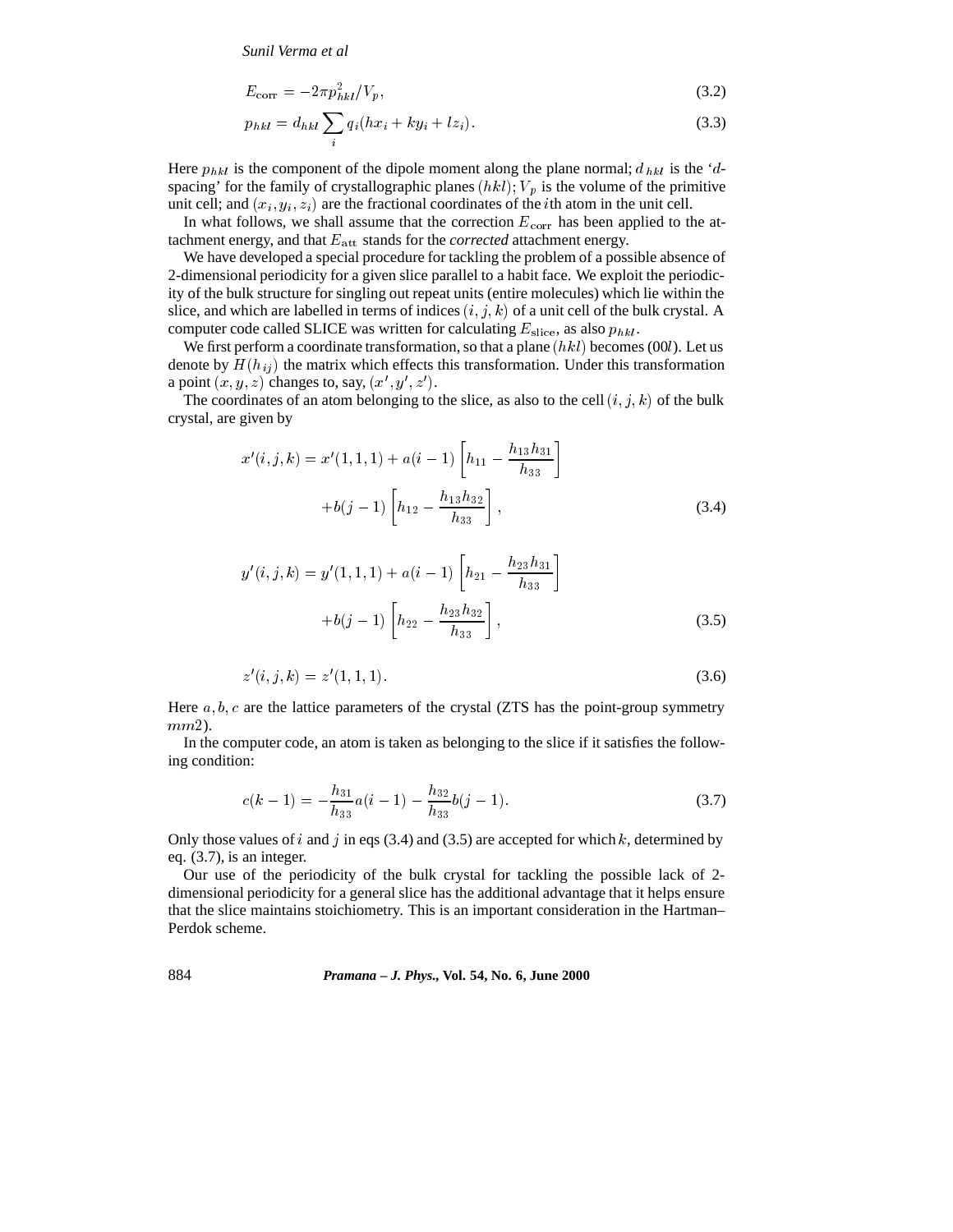# **4. Validation of the computer code**

We checked the newly developed computer code for reliability by testing it for a large number of crystals for which morphology data are available in the literature. We present here the comparison for one such crystal, namely  $\beta$ -succinic acid [18].

Table 3 gives a comparison of the calculated bulk cohesive energy,  $E_{cr}$ . Table 4 shows some results for a slice of the crystal parallel to (100). The slice is chosen to have a thickness  $t_{100} = d_{100} = 5.516$  Å. The agreement is quite good.

## **5. Experimental**

Using ultra-pure water, a slightly supersaturated solution of ZTS was prepared. The growth morphology of a crystal can be a weak or strong function of temperature. This is partly because the coordinates of atoms, as also the interactions among them, change with temperature. Therefore, we carried out the test growth of ZTS crystals at a specific temperature. Since the atomic coordinates used by us for computing cohesive energies were determined at room temperature, we chose the growth temperature for our experiment as  $28^{\circ}$ C. A seed crystal was dipped in the supersaturated solution, and it was left to grow by slow evaporation of the solvent. Figure 2 shows the crystal after three weeks of growth. Its morphology indicates the polar nature of the point group determined by the crystal structure.

**Table 3.** Calculation of  $E_{cr}$  (kcal/mol). Comparison of our results with those of Clydesdale *et al* [18].

|                   | Our results | Results of ref. [18] |
|-------------------|-------------|----------------------|
| Coulomb term      | $-13.25$    | $-13.26$             |
| Short-range term  | $-18.93$    | $-17.58$             |
| Total $(=E_{cr})$ | $-32.18$    | $-30.84$             |

Table 4. Calculation of  $E_{\text{slice}}$  (kcal/mol) for the (100) face of  $\beta$ -succinic acid, and comparison with the results of Clydesdale *et al* [18].

|                       | Our results | Results of ref. [18] |
|-----------------------|-------------|----------------------|
| $E_{\rm Coulomb}$     | 0.368       | 0.366                |
| $E_{\rm short range}$ | $-10.424$   | $-10.239$            |
| $E_{\rm slice}$       | $-10.055$   | $-9.874$             |
| $E_{\mathrm{att}}$    | $-22.125$   | $-20.967$            |

*Pramana – J. Phys.,* **Vol. 54, No. 6, June 2000** 885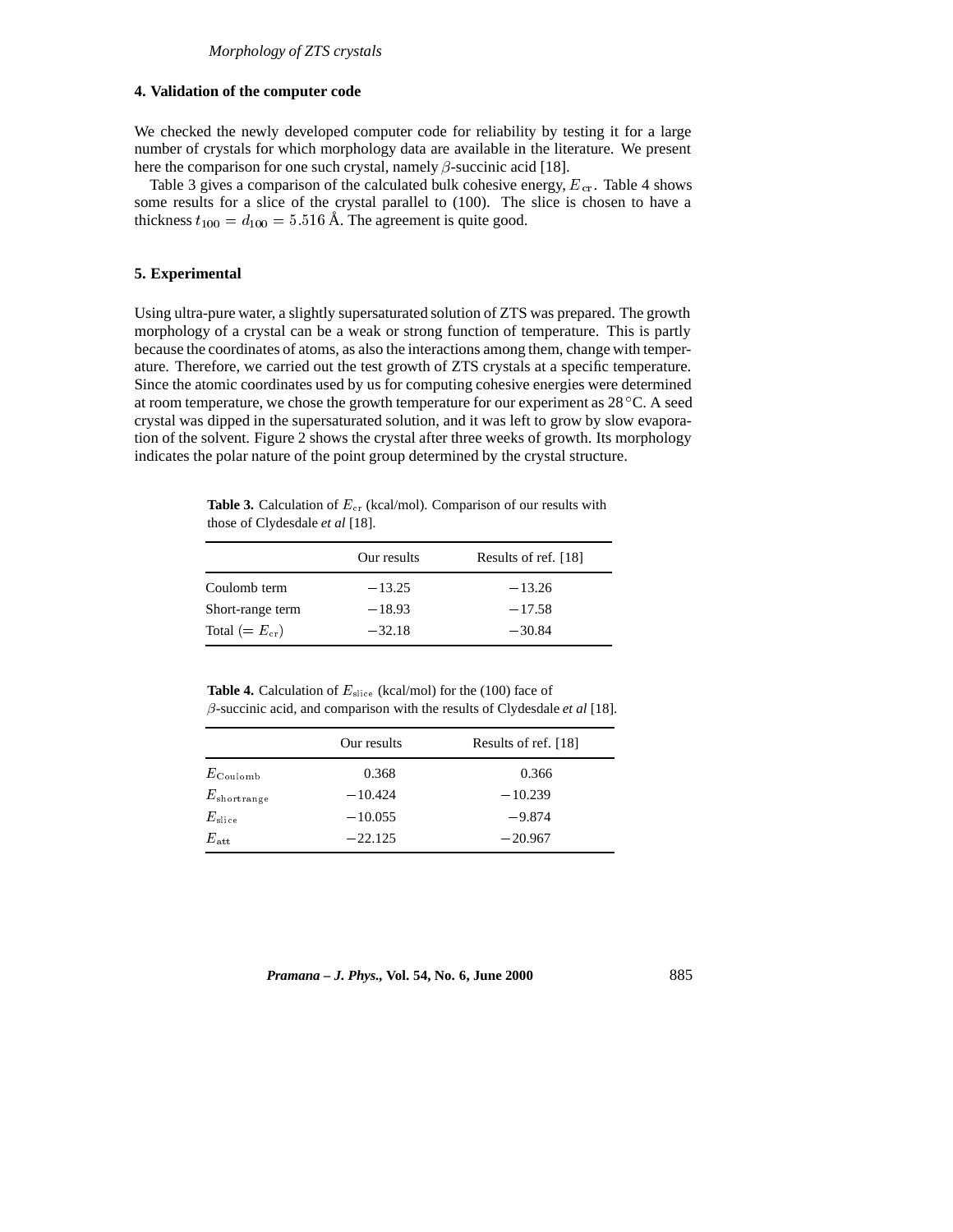

**Figure 2.** Photograph showing the experimental growth morphology of a crystal of ZTS.

**Table 5.** Cohesive energy  $E_{\text{slice}}$ , and attachment energy  $E_{\mathrm{att}},$  for the various habit faces of ZTS.

| Face index | $E_{\rm slice}$ | $E_{\rm att}$ |
|------------|-----------------|---------------|
| (hkl)      | (kcal/mol)      | (kcal/mol)    |
| 100        | $-337.46$       | $-119.75$     |
| 110        | $-243.08$       | $-214.13$     |
| 010        | $-240.88$       | $-216.32$     |
| 0 1 2      | $-279.03$       | $-178.17$     |
| 001        | $-253.18$       | $-204.02$     |
| 201        | $-278.36$       | $-178.84$     |

## **6. Theoretical results**

Cohesive energy  $E_{cr}$  was calculated for ZTS. It was assumed that ZTS exists in aqueous solution as ZT and sulphate ions. The calculated value of  $E_{cr}$  is  $-457.2$  kcal/mol.

The cohesive energy for the various habit faces was also calculated, and, using eq. (2.1), the attachment energy  $E_{\text{att}}$  was deduced. Table 5 shows the results.

Figure 3 shows the computed growth morphology of ZTS, which was drawn by taking the distance of each habit face as proportional to  $E_{\text{att}}$ . The agreement with experiment is quite satisfactory, in the sense that the broad features of the observed morphology are reproduced. Admittedly, one reason why we are able to reproduce even the*polar* nature of the morphology is that only those faces were included in the computed morphology which are observed experimentally.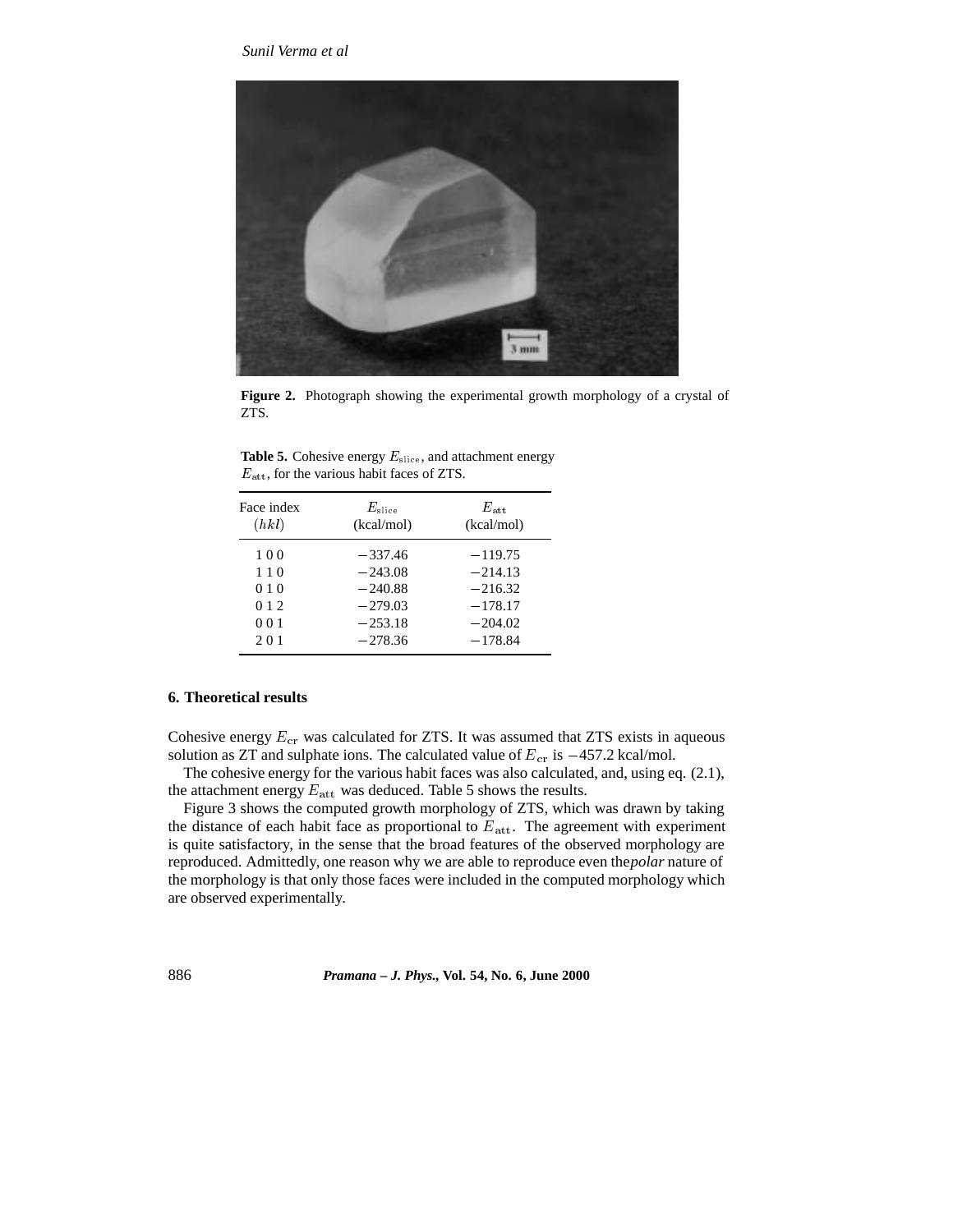*Morphology of ZTS crystals*



**Figure 3.** Theoretical growth morphology of ZTS.

## **7. Conclusion**

The growth morphology of ZTS crystals, grown from aqueous solution at natural pH, can be explained in terms of the Hartman–Perdok formalism, taking the inverse of the attachment energy as a measure of the morphological importance of a habit face.

Our work also shows that the basic mechanism of growth of a ZTS crystal involves ZT and sulphate ions as the growth units.

A sophisticated computer code was developed for carrying out these calculations.

In the work reported here we have avoided reference to the PBC (periodic bond chain) analysis [7] of the crystal structure. This is a rather complex problem for the present case, work on which is in progress in our laboratory. Details will be published in due course. The work reported here shows that one can reproduce the main features of the observed morphology of ZTS without recourse to PBC analysis. Preliminary PBC analysis shows that some of the morphologically important faces of ZTS are actually 'S-faces', rather than 'F -faces'. Their high morphological importance must therefore be explained in terms of appropriate site-blocking mechanisms.

## **Acknowledgements**

We are grateful to S R Gadre, V Venkataramanan and Arun Kumar for useful discussions. The help given by Amit Saxena for the crystal growth experiment is also acknowledged with thanks.

*Pramana – J. Phys.,* **Vol. 54, No. 6, June 2000** 887